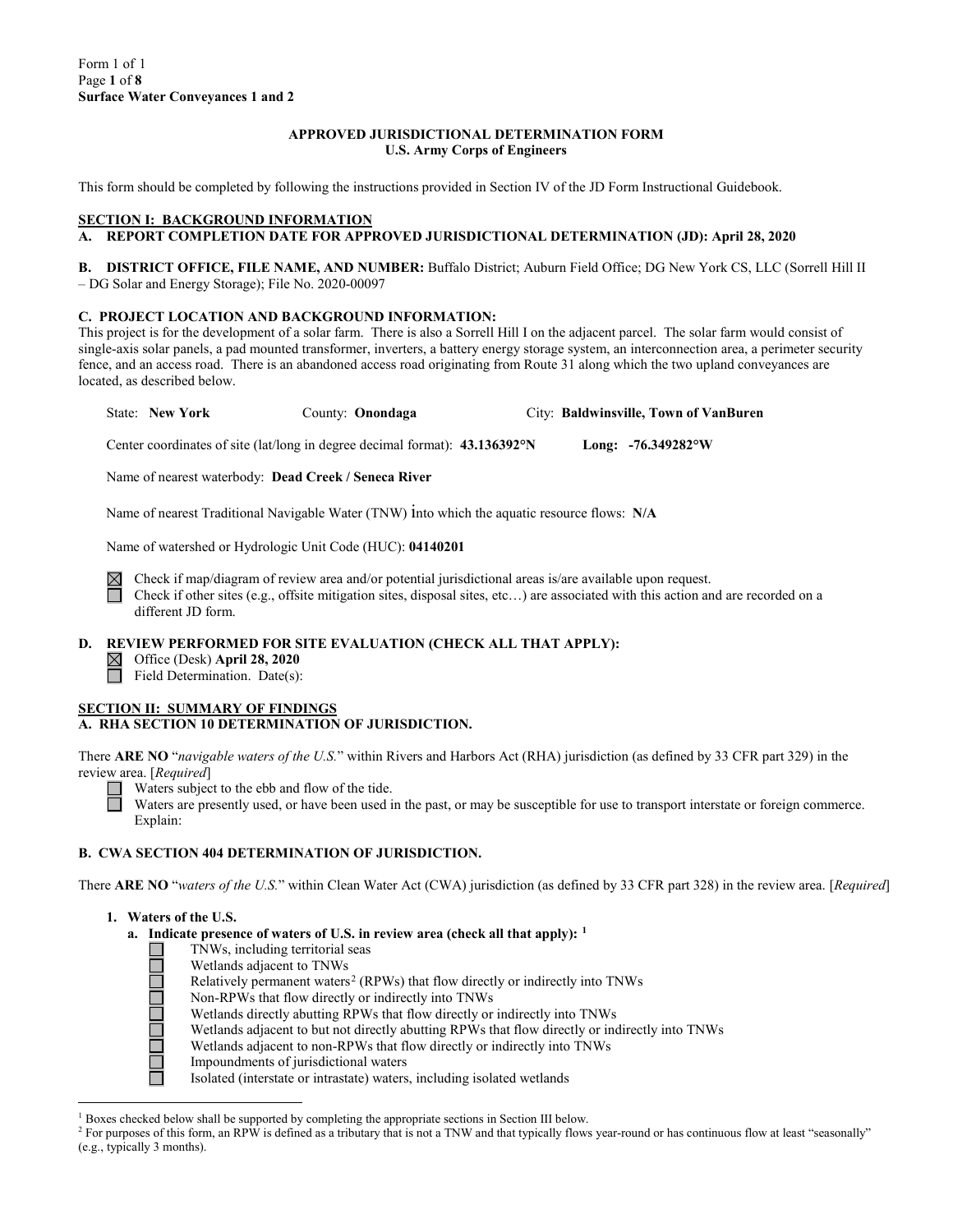**b. Identify (estimate) size of waters of the U.S. in the review area: Non-wetland waters:**

**c. Limits (boundaries) of jurisdiction** based on: 1987 Wetland Delineation Manual and Northcentral and Northeast Regional Supplement to the Wetland Delineation Manual.

Elevation of established OHWM (if known):

**2. Non-regulated waters/wetlands (check if applicable):[3](#page-1-0)**

⊠ **Potentially jurisdictional waters and/or wetlands were assessed within the review area and determined to be not jurisdictional.** 

#### **Explain:**

**Conveyance 1: This 97-linear foot upland conveyance is a channel approximately three (3) feet wide, with a cobble and silt substrate along the southern side of an abandoned access road off of Route 31. The ephemeral flow is downslope from the agricultural field. No connections to downstream waters was observed. The nearest conveyance would be the drainage ditch at East Sorrell Hill Road which is approximately 15-feet away, but blocked by rubble and topography. The conveyance does not exhibit any wetland characteristics, but is a shallow channel, likely man-made into which water accumulates after rain events. The conveyance does not exhibit a defined bed, bank, evidence of ordinary high water mark or any other characteristic that could define the conveyance as a stream. Further, all soils within the review area have a "0" hydric soil rating, indicating that the feature constructed within wetlands or hydric soil areas.**

**Conveyance 2: This is an approximately 112 linear foot ephemeral drainage swale approximately four (4) feet wide. The substrate consists of gravel, cobble, and silt and is located on the northern side of the abandoned access road also referenced above. The conveyance does not exhibit any wetland characteristics, but is a slight channel into which water accumulates after rain events. The conveyance does not exhibit a defined bed, bank, evidence of ordinary high water mark or any other characteristic that could define the conveyance as a stream. The slight channel conveys ephemeral flow to the drainage ditch at East Sorrell Hill Road. Aerial photographs suggest that this ditch exhibits ephemeral flow, and is connected by a series of culverts along Route 31 and Route 690 to the Seneca River, which is nearly (2) miles away, as measured using google earth. Further, all soils within the review area have a "0" hydric soil rating, indicating that the ditch was not constructed within wetlands or hydric soil areas.**

## **SECTION III: CWA ANALYSIS**

## **A. TNWs AND WETLANDS ADJACENT TO TNWs**

**The agencies will assert jurisdiction over TNWs and wetlands adjacent to TNWs. If the aquatic resource is a TNW, complete Section III.A.1 and Section III.D.1. only; if the aquatic resource is a wetland adjacent to a TNW, complete Sections III.A.1 and 2 and Section III.D.1.; otherwise, see Section III.B below**.

- **1. TNW Identify TNW:** Summarize rationale supporting determination:
- **2. Wetland adjacent to TNW**

Summarize rationale supporting conclusion that wetland is "adjacent":

## **B. CHARACTERISTICS OF TRIBUTARY (THAT IS NOT A TNW) AND ITS ADJACENT WETLANDS (IF ANY):**

**This section summarizes information regarding characteristics of the tributary and its adjacent wetlands, if any, and it helps determine whether or not the standards for jurisdiction established under Rapanos have been met.** 

**The agencies will assert jurisdiction over non-navigable tributaries of TNWs where the tributaries are "relatively permanent waters" (RPWs), i.e. tributaries that typically flow year-round or have continuous flow at least seasonally (e.g., typically 3 months). A wetland that directly abuts an RPW is also jurisdictional. If the aquatic resource is not a TNW, but has year-round (perennial) flow, skip to Section III.D.2. If the aquatic resource is a wetland directly abutting a tributary with perennial flow, skip to Section III.D.4.**

**A wetland that is adjacent to but that does not directly abut an RPW requires a significant nexus evaluation. Corps districts and EPA regions will include in the record any available information that documents the existence of a significant nexus between a** 

<span id="page-1-0"></span><sup>&</sup>lt;sup>3</sup> Supporting documentation is presented in Section III.F.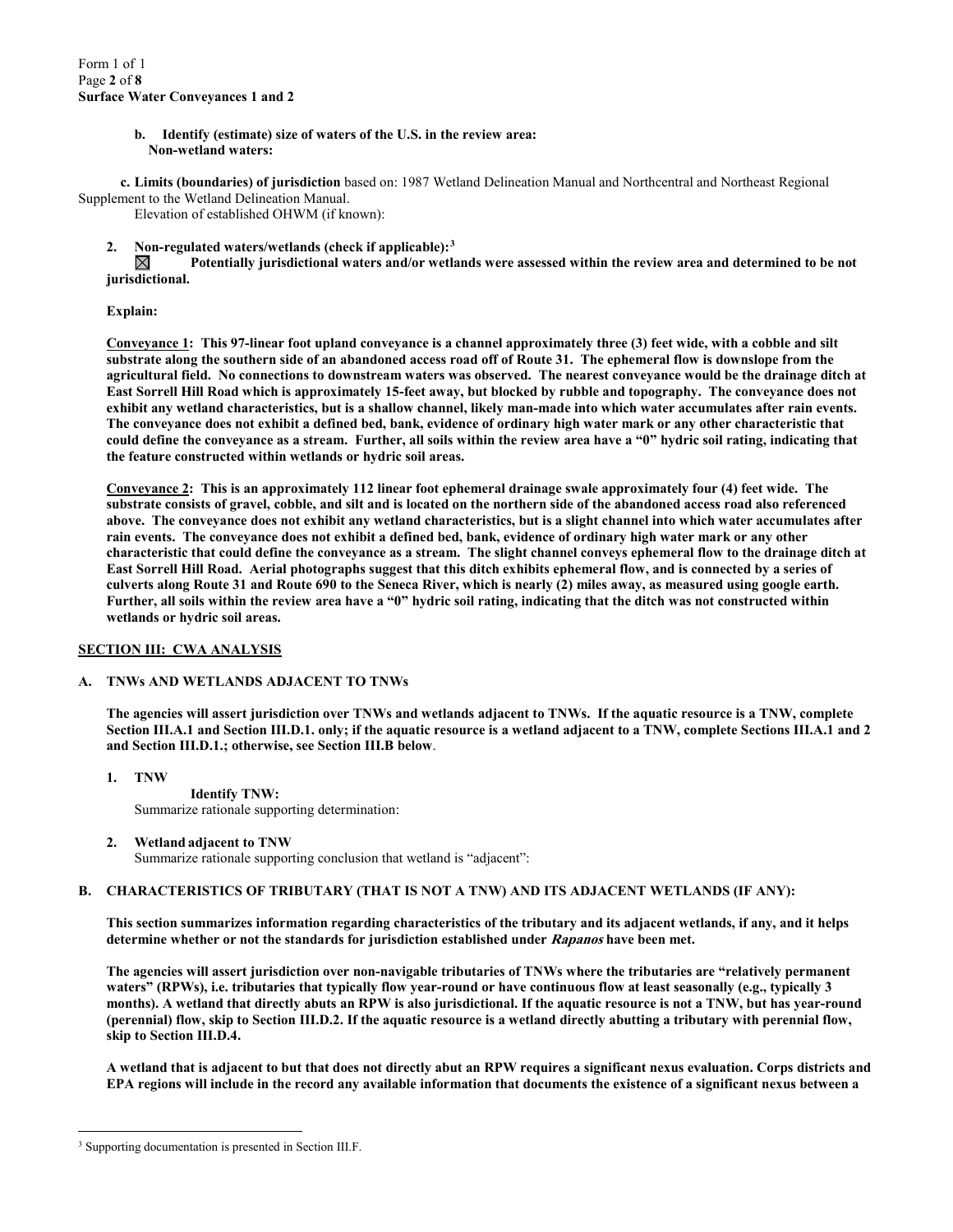Form 1 of 1 Page **3** of **8 Surface Water Conveyances 1 and 2**

> **relatively permanent tributary that is not perennial (and its adjacent wetlands if any) and a traditional navigable water, even though a significant nexus finding is not required as a matter of law.**

**If the waterbody[4](#page-2-0) is not an RPW, or a wetland directly abutting an RPW, a JD will require additional data to determine if the waterbody has a significant nexus with a TNW. If the tributary has adjacent wetlands, the significant nexus evaluation must consider the tributary in combination with all of its adjacent wetlands. This significant nexus evaluation that combines, for analytical purposes, the tributary and all of its adjacent wetlands is used whether the review area identified in the JD request is the tributary, or its adjacent wetlands, or both. If the JD covers a tributary with adjacent wetlands, complete Section III.B.1 for the tributary, Section III.B.2 for any onsite wetlands, and Section III.B.3 for all wetlands adjacent to that tributary, both onsite and offsite. The determination whether a significant nexus exists is determined in Section III.C below.**

- **1. Characteristics of non-TNWs that flow directly or indirectly into TNW**
	- **(i) General Area Conditions:** Watershed size: **Pick List** Drainage area: **Pick List** Average annual rainfall: Average annual snowfall:
	- **(ii) Physical Characteristics:**
		- (a) Relationship with TNW:  $\Box$  Tributary flows directly into TNW.  $\boxtimes$  Tributary flows through tributary before entering TNW Project waters are **Pick List** river miles from TNW Project waters are **Pick List** river miles from RPW Project waters are **Pick List** aerial (straight) miles from TNW Project waters are **Pick List** aerial (straight) miles from RPW Project waters cross or serve as state boundaries. Explain: No Identify flow route to TNW[5:](#page-2-1) Tributary stream order, if known:
		- (b) General Tributary Characteristics (check all that apply):

| 1 U J |                                           | <u>Cencral Tributal y Characteristics</u> (Check an that apply).                |          |
|-------|-------------------------------------------|---------------------------------------------------------------------------------|----------|
|       | <b>Tributary</b> is:                      | Natural                                                                         |          |
|       |                                           | Artificial (man-made). Explain:                                                 |          |
|       |                                           | Manipulated (man-altered). Explain:                                             |          |
|       |                                           | Tributary properties with respect to top of bank (estimate):                    |          |
|       | Average width:                            |                                                                                 |          |
|       | Average depth:                            |                                                                                 |          |
|       | Average side slopes:                      |                                                                                 |          |
|       |                                           | Primary tributary substrate composition (check all that apply):                 |          |
|       | <b>Silts</b>                              | Sands                                                                           | Concrete |
|       | Cobbles                                   | Gravel                                                                          | Muck     |
|       | Bedrock                                   | Vegetation. Type/% cover:                                                       |          |
|       | Other. Explain:                           |                                                                                 |          |
|       |                                           | Tributary condition/stability [e.g., highly eroding, sloughing banks]. Explain: |          |
|       | Presence of run/riffle/pool complexes.    |                                                                                 |          |
|       | Tributary geometry:                       |                                                                                 |          |
|       |                                           | Tributary gradient (approximate average slope):                                 |          |
|       |                                           |                                                                                 |          |
| (c)   | Flow:                                     |                                                                                 |          |
|       | Tributary provides for:                   |                                                                                 |          |
|       |                                           | Estimate average number of flow events in review area/year:                     |          |
|       | Describe flow regime:                     |                                                                                 |          |
|       | Other information on duration and volume: |                                                                                 |          |
|       |                                           | Surface flow is: Confined. Characteristics:                                     |          |
|       |                                           |                                                                                 |          |

Subsurface flow: Unknown. Explain findings:

□ Dye (or other) test performed:

<span id="page-2-0"></span> <sup>4</sup> Note that the Instructional Guidebook contains additional information regarding swales, ditches, washes, and erosional features generally and in the arid West.

<span id="page-2-1"></span><sup>5</sup> Flow route can be described by identifying, e.g., tributary a, which flows through the review area, to flow into tributary b, which then flows into TNW.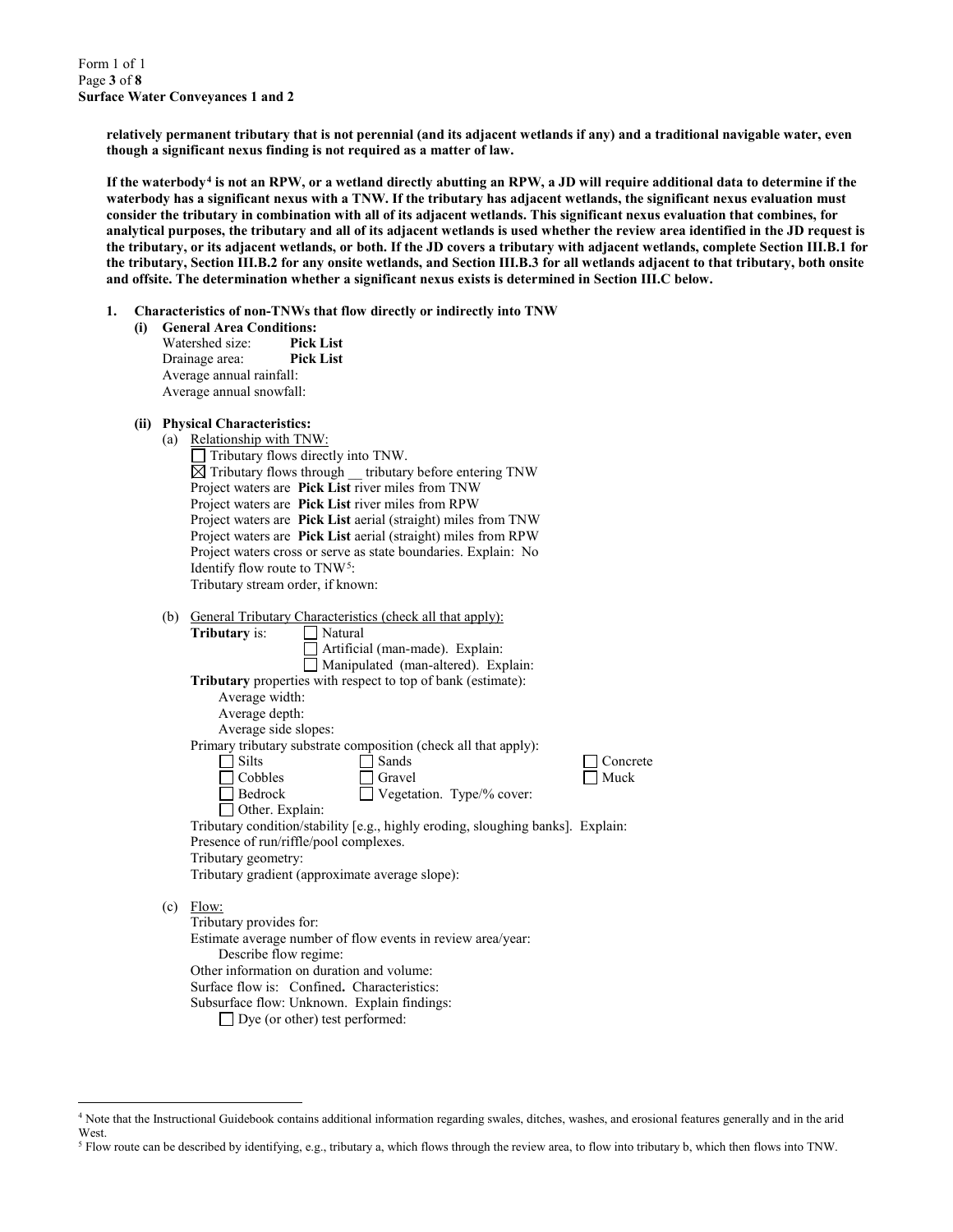|    |     | Tributary has (check all that apply):<br>$\Box$ Bed and banks<br>OHWM <sup>6</sup> (check all indicators that apply):<br>clear, natural line impressed on the bank<br>the presence of litter and debris<br>changes in the character of soil<br>$\Box$<br>destruction of terrestrial vegetation<br>$\Box$<br>the presence of wrack line<br>$\Box$ shelving<br>vegetation matted down, bent, or absent<br>$\Box$<br>sediment sorting<br>leaf litter disturbed or washed away<br>scour<br>sediment deposition<br>multiple observed or predicted flow events<br>$\Box$ water staining<br>abrupt change in plant community<br>$\Box$ other (list):<br>Discontinuous OHWM. <sup>7</sup> Explain: |  |
|----|-----|--------------------------------------------------------------------------------------------------------------------------------------------------------------------------------------------------------------------------------------------------------------------------------------------------------------------------------------------------------------------------------------------------------------------------------------------------------------------------------------------------------------------------------------------------------------------------------------------------------------------------------------------------------------------------------------------|--|
|    |     | If factors other than the OHWM were used to determine lateral extent of CWA jurisdiction (check all that apply):<br>$\Box$ High Tide Line indicated by:<br>Mean High Water Mark indicated by:<br>$\Box$ oil or scum line along shore objects<br>$\Box$ survey to available datum;<br>fine shell or debris deposits (foreshore)<br>physical markings;<br>vegetation lines/changes in vegetation types.<br>physical markings/characteristics<br>tidal gauges<br>other (list):                                                                                                                                                                                                                |  |
|    |     | (iii) Chemical Characteristics:<br>Characterize tributary (e.g., water color is clear, discolored, oily film; water quality; general watershed characteristics, etc.).<br>Explain:<br>Identify specific pollutants, if known:                                                                                                                                                                                                                                                                                                                                                                                                                                                              |  |
|    |     | (iv) Biological Characteristics. Channel supports (check all that apply):<br>Riparian corridor. Characteristics (type, average width):<br>Wetland fringe. Characteristics:<br>Habitat for:<br>Federally Listed species. Explain findings:<br>Fish/spawn areas. Explain findings:<br>□ Other environmentally-sensitive species. Explain findings:<br>$\Box$ Aquatic/wildlife diversity. Explain findings:                                                                                                                                                                                                                                                                                   |  |
| 2. | (i) | Characteristics of wetlands adjacent to non-TNW that flow directly or indirectly into TNW<br><b>Physical Characteristics:</b><br>(a) General Wetland Characteristics:<br>Properties:<br>Wetland quality. Explain:<br>Project wetlands cross or serve as state boundaries. Explain:                                                                                                                                                                                                                                                                                                                                                                                                         |  |
|    |     | (b) General Flow Relationship with Non-TNW:<br>Flow is: Intermittent, Perennial, Ephemeral. Explain:<br>Surface flow is: Discrete, Overland Flow, Discrete and Confined, Confined, No Flow<br>Characteristics:<br>Flow is: Intermittent, Perennial, Ephemeral. Explain:<br>Surface flow is: Discrete, Overland Flow, Discrete and Confined, Confined, No Flow<br>Characteristics:<br>Subsurface flow: Explain findings:<br>$\Box$ Dye (or other) test performed:                                                                                                                                                                                                                           |  |
|    |     | Wetland Adjacency Determination with Non-TNW:<br>(c)<br>Directly abutting<br>$\Box$ Not directly abutting<br>Discrete wetland hydrologic connection. Explain:                                                                                                                                                                                                                                                                                                                                                                                                                                                                                                                              |  |

Ecological connection. Explain:

<span id="page-3-1"></span><span id="page-3-0"></span> <sup>6</sup> <sup>6</sup>A natural or man-made discontinuity in the OHWM does not necessarily sever jurisdiction (e.g., where the stream temporarily flows underground, or where the OHWM has been removed by development or agricultural practices). Where there is a break in the OHWM that is unrelated to the waterbody's flow regime (e.g., flow over a rock outcrop or through a culvert), the agencies will look for indicators of flow above and below the break. 7 Ibid.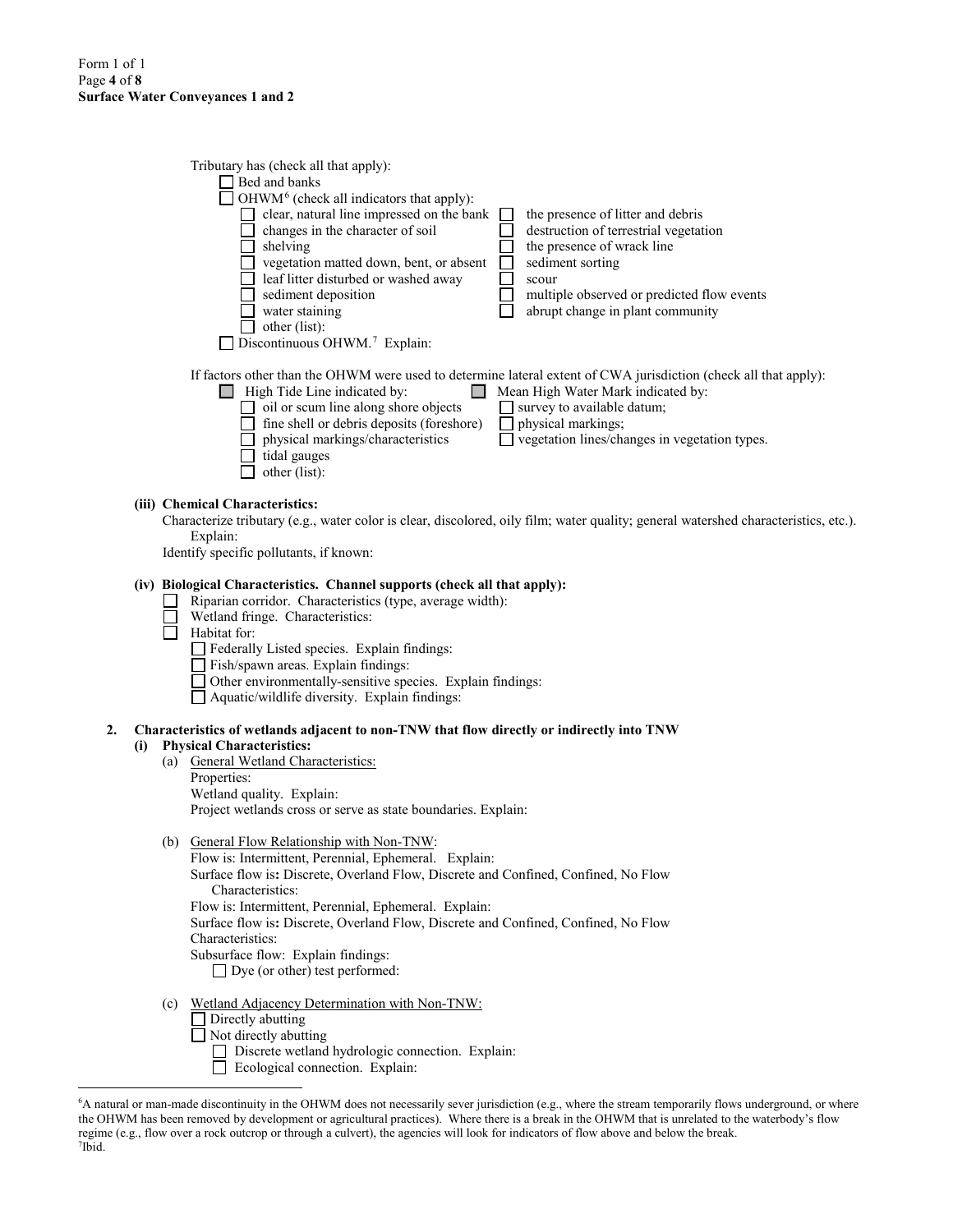Separated by berm/barrier. Explain:

(d) Proximity (Relationship) to TNW Project wetlands are **Pick List** river miles from TNW. Project waters are **Pick List** aerial (straight) miles from TNW. Flow is from: Estimate approximate location of wetland as within the 1-year, 5-year, 10, year, etc. floodplain.

#### **(ii) Chemical Characteristics:**

Characterize wetland system (e.g., water color is clear, brown, oil film on surface; water quality; general watershed characteristics; etc.). Explain:

Identify specific pollutants, if known:

#### **(iii) Biological Characteristics. Wetland supports (check all that apply):**

- Riparian buffer. Characteristics (type, average width):
- Vegetation type/percent cover. Explain:
- Ō Habitat for:
	- $\Box$  Federally Listed species. Explain findings:
	- $\Box$  Fish/spawn areas. Explain findings:
	- Other environmentally-sensitive species. Explain findings:
	- Aquatic/wildlife diversity. Explain findings:

## **3. Characteristics of all wetlands adjacent to the tributary (if any)**

All wetland(s) being considered in the cumulative analysis**:** 

Approximately in total are being considered in the cumulative analysis.

For each wetland, specify the following: Directly abuts? (Y/N) Size (in acres) Summarize overall biological, chemical and physical functions being performed:

## **C. SIGNIFICANT NEXUS DETERMINATION**

**A significant nexus analysis will assess the flow characteristics and functions of the tributary itself and the functions performed by any wetlands adjacent to the tributary to determine if they significantly affect the chemical, physical, and biological integrity of a TNW. For each of the following situations, a significant nexus exists if the tributary, in combination with all of its adjacent wetlands, has more than a speculative or insubstantial effect on the chemical, physical and/or biological integrity of a TNW. Considerations when evaluating significant nexus include, but are not limited to the volume, duration, and frequency of the flow of water in the tributary and its proximity to a TNW, and the functions performed by the tributary and all its adjacent wetlands. It is not appropriate to determine significant nexus based solely on any specific threshold of distance (e.g. between a tributary and its adjacent wetland or between a tributary and the TNW). Similarly, the fact an adjacent wetland lies within or outside of a floodplain is not solely determinative of significant nexus.** 

**Draw connections between the features documented and the effects on the TNW, as identified in the** *Rapanos* **Guidance and discussed in the Instructional Guidebook. Factors to consider include, for example:**

- Does the tributary, in combination with its adjacent wetlands (if any), have the capacity to carry pollutants or flood waters to TNWs, or to reduce the amount of pollutants or flood waters reaching a TNW?
- Does the tributary, in combination with its adjacent wetlands (if any), provide habitat and lifecycle support functions for fish and other species, such as feeding, nesting, spawning, or rearing young for species that are present in the TNW?
- Does the tributary, in combination with its adjacent wetlands (if any), have the capacity to transfer nutrients and organic carbon that support downstream foodwebs?
- Does the tributary, in combination with its adjacent wetlands (if any), have other relationships to the physical, chemical, or biological integrity of the TNW?

#### **Note: the above list of considerations is not inclusive and other functions observed or known to occur should be documented below:**

- **1. Significant nexus findings for non-RPW that has no adjacent wetlands and flows directly or indirectly into TNWs.** Explain findings of presence or absence of significant nexus below, based on the tributary itself, then go to Section III.D: .
- **2. Significant nexus findings for non-RPW and its adjacent wetlands, where the non-RPW flows directly or indirectly into TNWs.** Explain findings of presence or absence of significant nexus below, based on the tributary in combination with all of its adjacent wetlands, then go to Section III.D: .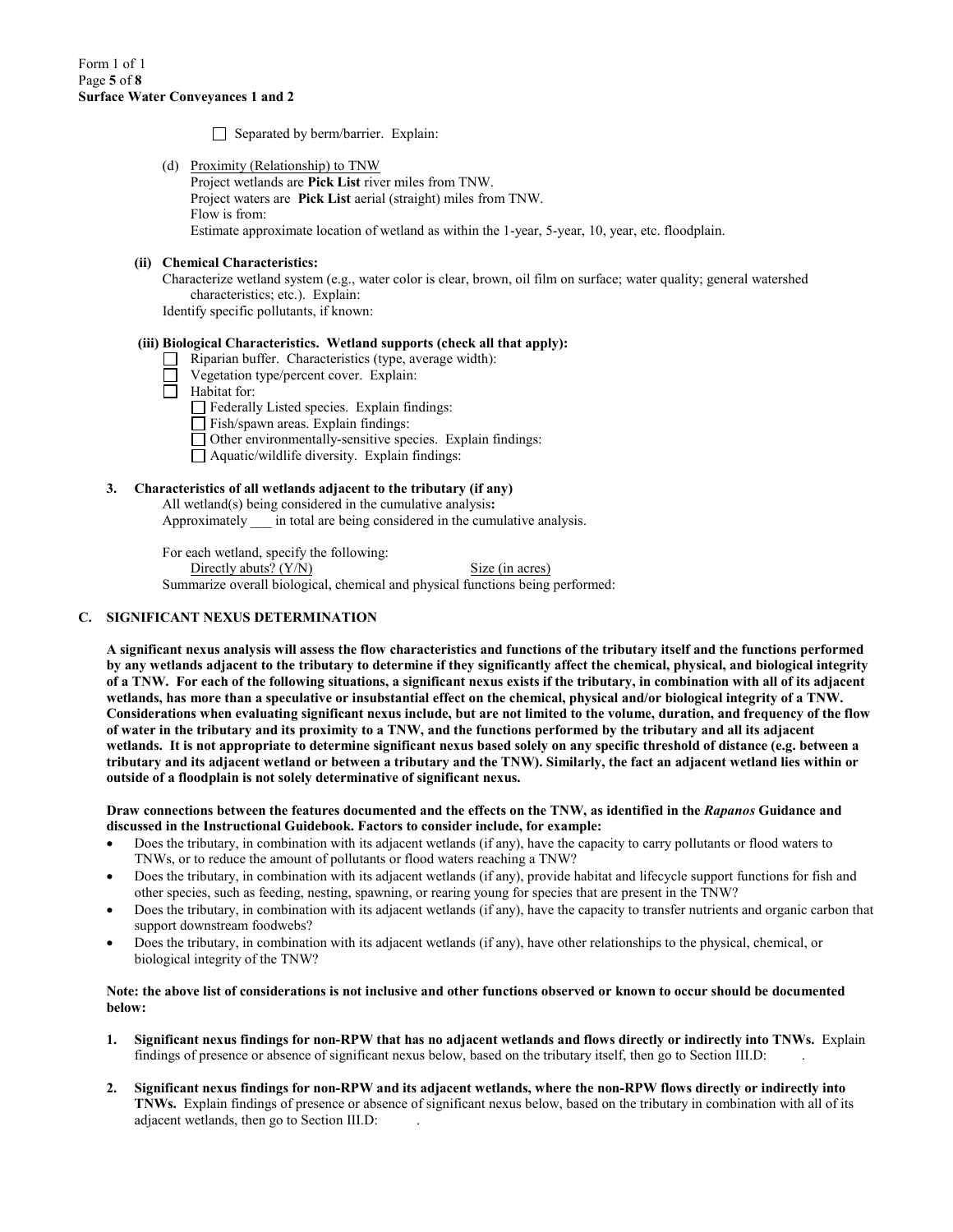**3. Significant nexus findings for wetlands adjacent to an RPW but that do not directly abut the RPW.** Explain findings of presence or absence of significant nexus below, based on the tributary in combination with all of its adjacent wetlands, then go to Section III.D:

### **D. DETERMINATIONS OF JURISDICTIONAL FINDINGS. THE SUBJECT WATERS/WETLANDS ARE (CHECK ALL THAT APPLY):**

- **1. TNWs and Adjacent Wetlands.** Check all that apply and provide size estimates in review area:  $\Box$  TNWs: linear feet width (ft), Or, acres. Wetlands adjacent to TNWs: acres.
- **2. RPWs that flow directly or indirectly into TNWs.**
	- Tributaries of TNWs where tributaries typically flow year-round are jurisdictional. Provide data and rationale indicating that tributary is perennial: .
	- $\Box$  Tributaries of TNW where tributaries have continuous flow "seasonally" (e.g., typically three months each year) are jurisdictional. Data supporting this conclusion is provided at Section III.B. Provide rationale indicating that tributary flows seasonally:

**Provide estimates for jurisdictional waters in the review area (check all that apply): Tributary waters: linear feet width (ft). Other non-wetland waters: acres.**

 **Identify type(s) of waters:** 

**3. Non-RPWs[8](#page-5-0) that flow directly or indirectly into TNWs.**

 **Waterbody that is not a TNW or an RPW, but flows directly or indirectly into a TNW, and it has a significant nexus with a TNW is jurisdictional. Data supporting this conclusion is provided at Section III.C.** 

> **Provide estimates for jurisdictional waters within the review area (check all that apply):**<br> **T** Tributary waters: linear feet width (ft).  $\Box$  Tributary waters: linear feet  **Other non-wetland waters: acres. Identify type(s) of waters:**

**4. Wetlands directly abutting an RPW that flow directly or indirectly into TNWs.** 

Wetlands directly abut RPW and thus are jurisdictional as adjacent wetlands.

**Wetlands directly abutting an RPW where tributaries typically flow year-round. Provide data and rationale** 

**indicating that tributary is perennial in Section III.D.2, above. Provide rationale indicating that wetland is directly abutting an RPW:** 

**Wetlands directly abutting an RPW where tributaries typically flow "seasonally." Provide data indicating that tributary is seasonal in Section III.B and rationale in Section III.D.2, above. Provide rationale indicating that wetland is directly abutting an RPW:** 

**Provide acreage estimates for jurisdictional wetlands in the review area: acres.**

**5. Wetlands adjacent to but not directly abutting an RPW that flow directly or indirectly into TNWs.**

 $\Box$  Wetlands that do not directly abut an RPW, but when considered in combination with the tributary to which they are adjacent and with similarly situated adjacent wetlands, have a significant nexus with a TNW are jurisidictional. Data supporting this conclusion is provided at Section III.C.

**Provide acreage estimates for jurisdictional wetlands in the review area: acres.**

**6. Wetlands adjacent to non-RPWs that flow directly or indirectly into TNWs.** 

**Wetlands adjacent to such waters, and have when considered in combination with the tributary to which they are adjacent and with similarly situated adjacent wetlands, have a significant nexus with a TNW are jurisdictional. Data supporting this conclusion is provided at Section III.C.**

**Provide estimates for jurisdictional wetlands in the review area: acres.**

## **7. Impoundments of jurisdictional waters. [9](#page-5-1)**

As a general rule, the impoundment of a jurisdictional tributary remains jurisdictional.

- Demonstrate that impoundment was created from "waters of the U.S.," or
	- Demonstrate that water meets the criteria for one of the categories presented above (1-6), or
	- Demonstrate that water is isolated with a nexus to commerce (see E below).

П

 $\frac{1}{8}$ 

<span id="page-5-1"></span><span id="page-5-0"></span><sup>&</sup>lt;sup>8</sup>See Footnote # 3.<br><sup>9</sup> To complete the analysis refer to the key in Section III.D.6 of the Instructional Guidebook.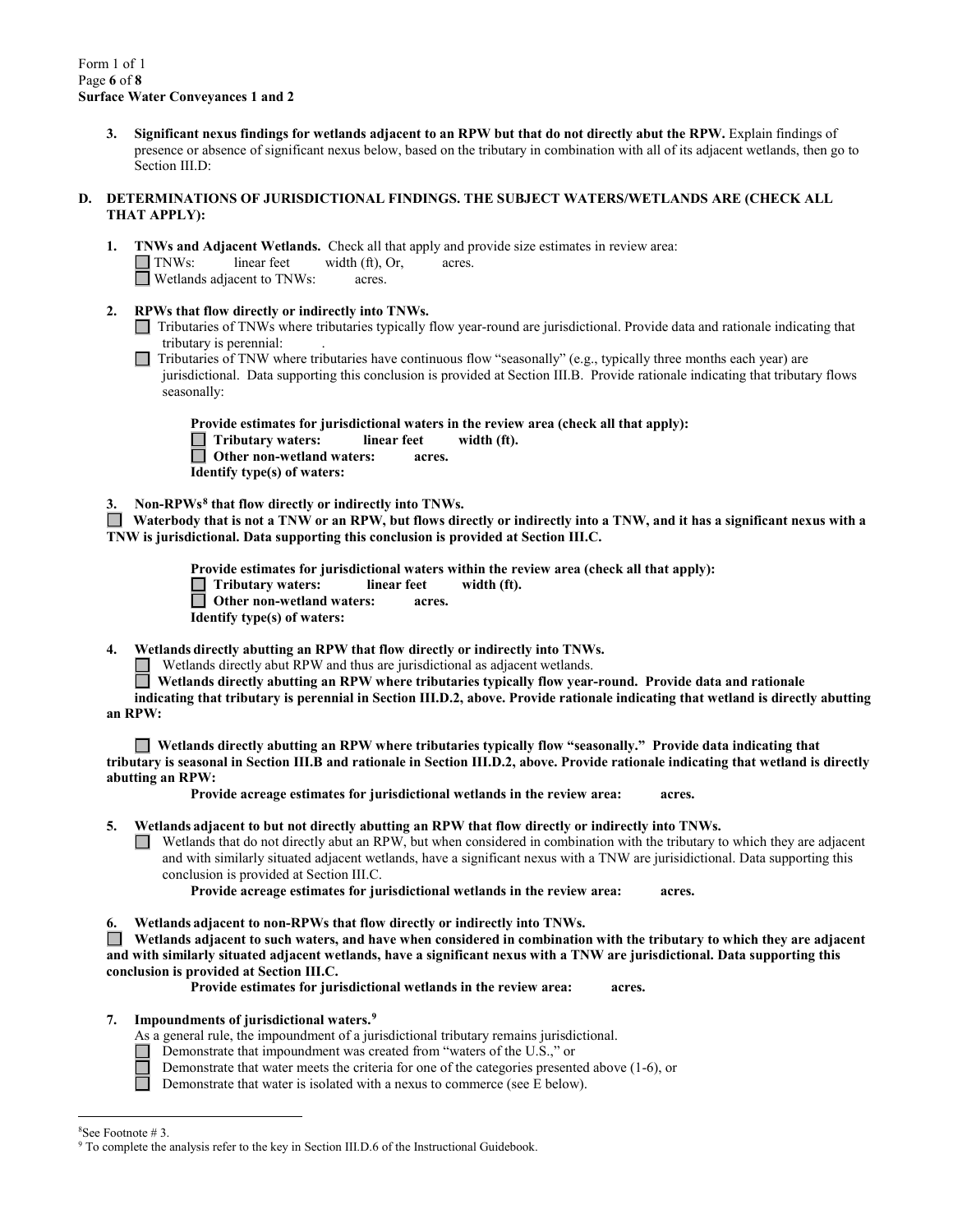$\overline{a}$ 

| E. | ISOLATED [INTERSTATE OR INTRA-STATE] WATERS, INCLUDING ISOLATED WETLANDS, THE USE,<br>DEGRADATION OR DESTRUCTION OF WHICH COULD AFFECT INTERSTATE COMMERCE, INCLUDING ANY<br>SUCH WATERS (CHECK ALL THAT APPLY): <sup>10</sup><br>which are or could be used by interstate or foreign travelers for recreational or other purposes.<br>from which fish or shellfish are or could be taken and sold in interstate or foreign commerce.<br>which are or could be used for industrial purposes by industries in interstate commerce. |
|----|-----------------------------------------------------------------------------------------------------------------------------------------------------------------------------------------------------------------------------------------------------------------------------------------------------------------------------------------------------------------------------------------------------------------------------------------------------------------------------------------------------------------------------------|
|    | Interstate isolated waters. Explain:<br>Other factors. Explain:                                                                                                                                                                                                                                                                                                                                                                                                                                                                   |
|    | Identify water body and summarize rationale supporting determination:<br>Provide estimates for jurisdictional waters in the review area (check all that apply):<br>Tributary waters:<br>linear feet<br>width (ft).<br>Other non-wetland waters:<br>acres.<br>Identify type(s) of waters:<br>Wetlands:<br>acres.                                                                                                                                                                                                                   |
| F. | NON-JURISDICTIONAL WATERS, INCLUDING WETLANDS (CHECK ALL THAT APPLY):                                                                                                                                                                                                                                                                                                                                                                                                                                                             |
|    | $\boxtimes$<br>If potential wetlands were assessed within the review area, these areas did not meet the criteria in the 1987 Corps<br>of Engineers Wetland Delineation Manual and/or appropriate Regional Supplements.                                                                                                                                                                                                                                                                                                            |
|    | Review area included isolated waters with no substantial nexus to interstate (or foreign) commerce.<br>Prior to the Jan 2001 Supreme Court decision in "SWANCC," the review area would have been regulated based solely on the<br>"Migratory Bird Rule" (MBR).                                                                                                                                                                                                                                                                    |
|    | $\Box$<br>Waters do not meet the "Significant Nexus" standard, where such a finding is required for jurisdiction. Explain:                                                                                                                                                                                                                                                                                                                                                                                                        |
|    | $\boxtimes$<br>Other: (explain, if not covered above): Conveyances 1 and 2 do not exhibit a defined bed, bank, evidence of<br>ordinary high water mark, or any other characteristics that could define the features as streams.                                                                                                                                                                                                                                                                                                   |
|    | Provide acreage estimates for non-jurisdictional waters in the review area, where the sole potential basis of jurisdiction is<br>the MBR factors (i.e., presence of migratory birds, presence of endangered species, use of water for irrigated agriculture), using<br>best professional judgment (check all that apply):                                                                                                                                                                                                         |
|    | Non-wetland waters (i.e., rivers, streams):<br>linear feet<br>width (ft).<br>Lakes/ponds:<br>acres.<br>Other non-wetland waters:<br>acres. List type of aquatic resource:<br>Wetlands:<br>acres.                                                                                                                                                                                                                                                                                                                                  |
|    | Provide acreage estimates for non-jurisdictional waters in the review area that do not meet the "Significant Nexus" standard,<br>where such a finding is required for jurisdiction (check all that apply):<br>Non-wetland waters (i.e., rivers, streams):<br>width (ft).<br>linear feet,<br>Lakes/ponds:<br>acres.<br>Other non-wetland waters:<br>acres. List type of aquatic resource:<br>Wetlands:<br>acres.                                                                                                                   |
|    |                                                                                                                                                                                                                                                                                                                                                                                                                                                                                                                                   |

<span id="page-6-0"></span>**<sup>10</sup> Prior to asserting or declining CWA jurisdiction based solely on this category, Corps Districts will elevate the action to Corps and EPA HQ for review consistent with the process described in the Corps/EPA** *Memorandum Regarding CWA Act Jurisdiction Following Rapanos.*